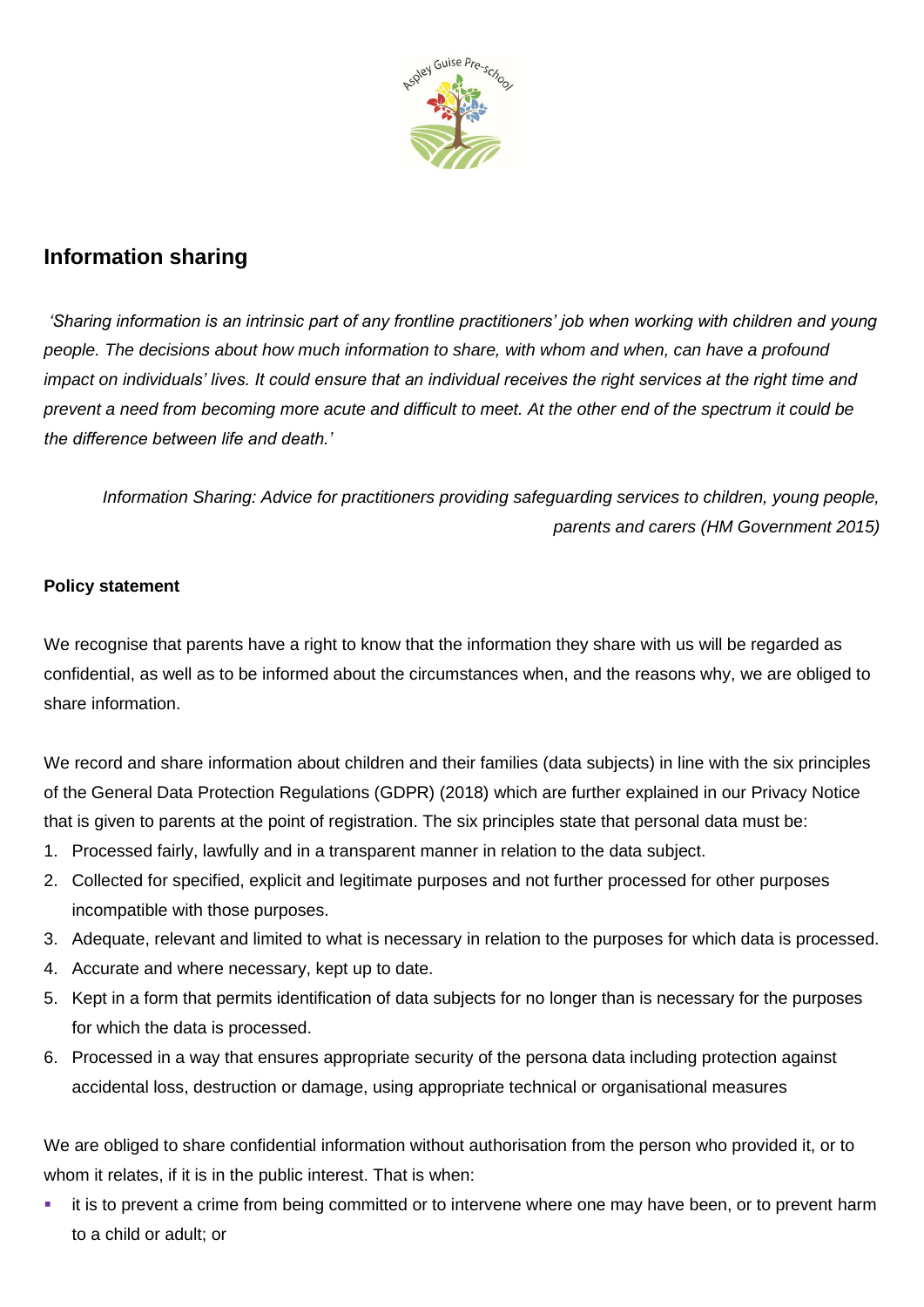not sharing it could be worse than the outcome of having shared it.

The responsibility for decision-making should not rely solely on an individual, but should have the back-up of the management team. The management team provide clear guidance, policy and procedures to ensure all staff and volunteers understand their information sharing responsibilities and are able to respond in a timely, appropriate way to any safeguarding concerns.

#### **Procedures**

Our procedure is based on the GDPR principles as listed above and the seven golden rules for sharing information in the Information sharing Advice for practitioners providing safeguarding services to children, young people, parents and carers*.* We also follow the guidance on information sharing from the Local Safeguarding Children Board.

- *1. Remember that the General Data Protection Regulations 2018 and human rights law are not barriers to justified information sharing as per the Children Act 1989, but provide a framework to ensure that personal information about living individuals is shared appropriately.*
	- Our policy and procedures on Information Sharing provide guidance to appropriate sharing of information both within the setting, as well as with external agencies.
- *2. Be open and honest with the individual (and/or their family where appropriate) from the outset about why, what, how and with whom information will, or could be shared, and seek their consent, unless it is unsafe or if I have a legal obligation to do so. A Privacy Notice is given to parents at the point of registration to explain this further.*

In our setting we ensure parents:

- Receive a copy of our Privacy Notice and information about our Information Sharing Policy when starting their child in the setting and that they sign our Registration Form to say that they understand the circumstances in which information may be shared without their consent. This will only be when it is a matter of safeguarding a child or vulnerable adult;
- have information about our Safeguarding Children and Child Protection Policy; and
- have information about the other circumstances when information will be shared with external agencies, for example, with regard to any special needs the child may have or transition to school.
- *3. Seek advice from other practitioners if you are in any doubt about sharing the information concerned, without disclosing the identity of the individual where possible.*
	- Our staff discuss concerns about a child routinely in supervision and any actions are recorded in the child's file.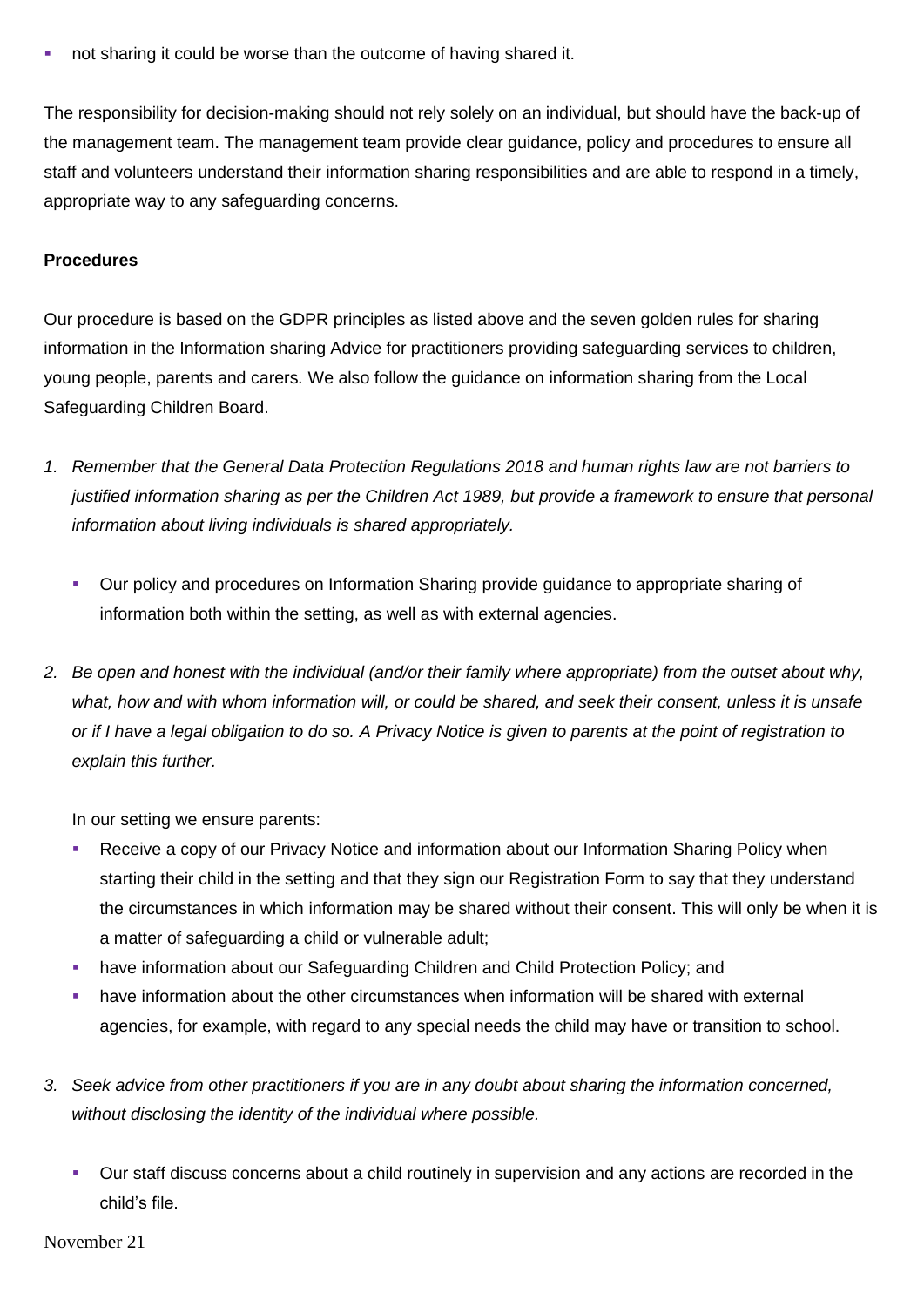- **•** Our manager routinely seeks advice and support from their line manager about possible significant harm.
- Our Safeguarding Children and Child Protection Policy sets out the duty of all members of our staff to refer concerns to our manager or deputy, as designated person, who will contact children's social care for advice where they have doubts or are unsure.
- Our manager seeks advice if they need to share information without consent to disclose.
- *4. Share with informed consent where appropriate and, where possible, respect the wishes of those who do not consent to share confidential information. You may still share information without consent if, in your judgement, there is good reason to do so, such as where safety may be at risk. You will need to base your judgement on the facts of the case. When you are sharing or requesting personal information from someone, be certain of the basis upon which you are doing so. Where you have consent, be mindful that an individual might not expect information to be shared.* 
	- We base decisions to share information without consent on judgements about the facts of the case and whether there is a legal obligation.
	- Our guidelines for consent are part of this procedure.
	- Our manager is conversant with this and she is able to advise staff accordingly.
- *5. Consider safety and well-being: Base your information sharing decisions on considerations of the safety and well-being of the individual and others who may be affected by their actions.*

In our setting we:

- **EXECTED** record concerns and discuss these with our designated person and/or designated officer from the management team for child protection matters;
- record decisions made and the reasons why information will be shared and to whom; and
- follow the procedures for reporting concerns and record keeping as set out in our Safeguarding Children and Child Protection Policy.
- *6. Necessary, proportionate, relevant, adequate, accurate, timely and secure: Ensure that the information you share is necessary for the purpose for which you are sharing it, is shared only with those individuals who need to have it, is accurate and up-to-date, is shared in a timely fashion, and is shared securely.*
	- Our Safeguarding Children and Child Protection Policy and Children's Records Policy set out how and where information should be recorded and what information should be shared with another agency when making a referral.
- *7. Keep a record of your decision and the reasons for it – whether it is to share information or not. If you decide to share, then record what you have shared, with whom and for what purpose.*

November 21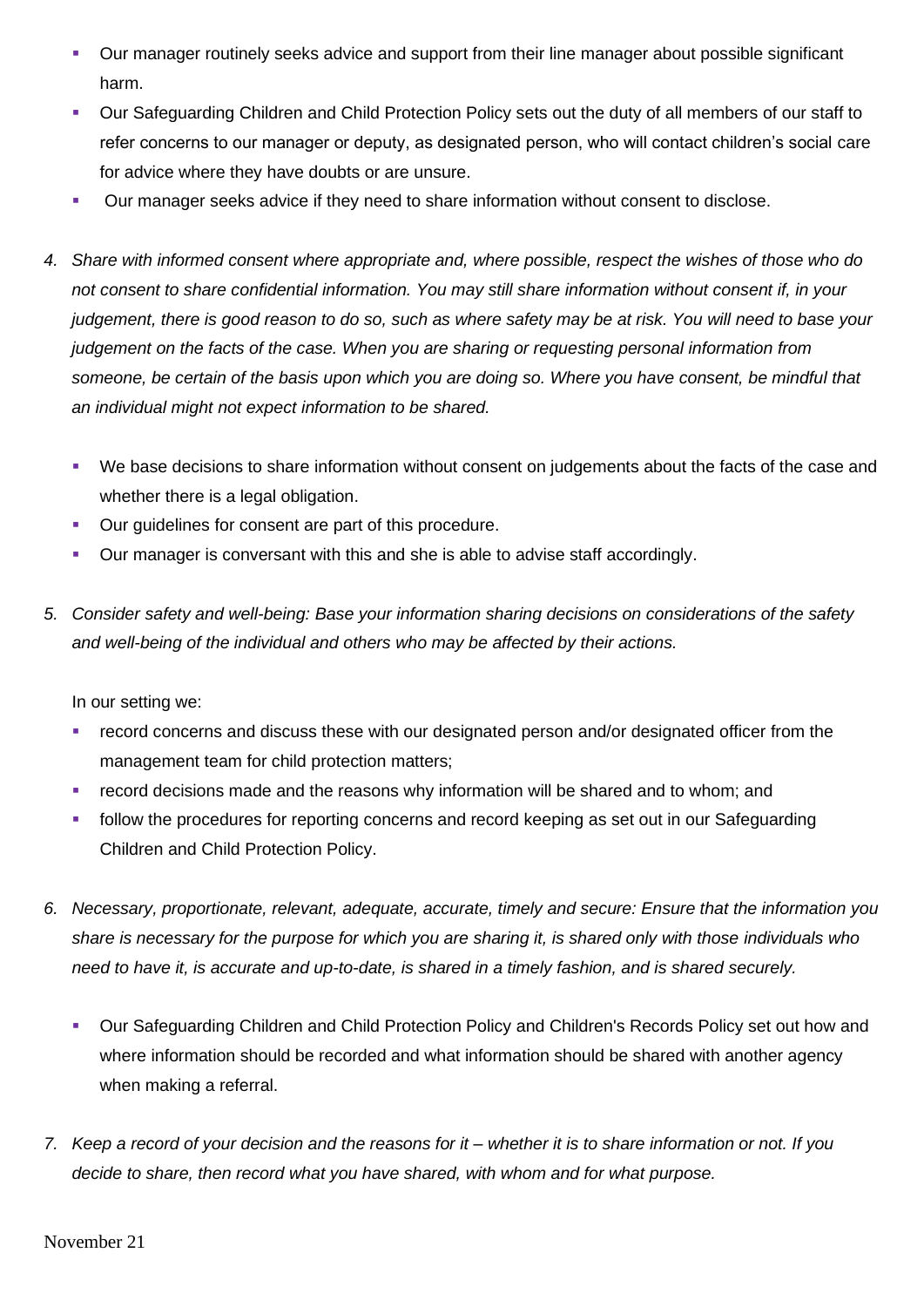Where information is shared, we record the reasons for doing so in the child's file; where it is decided that information is not to be shared that is recorded too.

#### *Consent*

When parents choose our setting for their child, they will share information about themselves and their families. This information is regarded as confidential. Parents have a right to be informed that we will seek their consent to share information in most cases, as well as the kinds of circumstances when we may not seek their consent, or may override their refusal to give consent. We inform them as follows:

- Our policies and procedures set out our responsibility regarding gaining consent to share information and when it may not be sought or overridden.
- We may cover this verbally when the child starts or include this in our prospectus.
- **Parents sign our Registration Form at registration to confirm that they understand this.**
- We ask parents to give written consent to share information about any additional needs their child may have, or to pass on child development summaries to the next provider/school.
- We give parents copies of the forms they sign.
- We consider the following questions when we assess the need to share:
	- Is there a legitimate purpose to us sharing the information?
	- Does the information enable the person to be identified?
	- Is the information confidential?
	- If the information is confidential, do we have consent to share?
	- Is there a statutory duty or court order requiring us to share the information?
	- If consent is refused, or there are good reasons for us not to seek consent, is there sufficient public interest for us to share information?
	- If the decision is to share, are we sharing the right information in the right way?
	- Have we properly recorded our decision?
- Consent must be freely given and *informed* that is the person giving consent needs to understand why information will be shared, what will be shared, who will see information, the purpose of sharing it and the implications for them of sharing that information as detailed in the Privacy Notice.
- Consent may be *explicit*, verbally but preferably in writing, or *implicit*, implied if the context is such that sharing information is an intrinsic part of our service or it has been explained and agreed at the outset.
- Consent can be withdrawn at any time.
- We explain our Information Sharing Policy to parents.

### *Separated parents*

- Consent to share need only be sought from one parent. Where parents are separated, this would normally be the parent with whom the child resides. Where there is a dispute, we will consider this carefully.
- Where the child is looked after, we may also need to consult the Local Authority, as 'corporate parent' before information is shared.